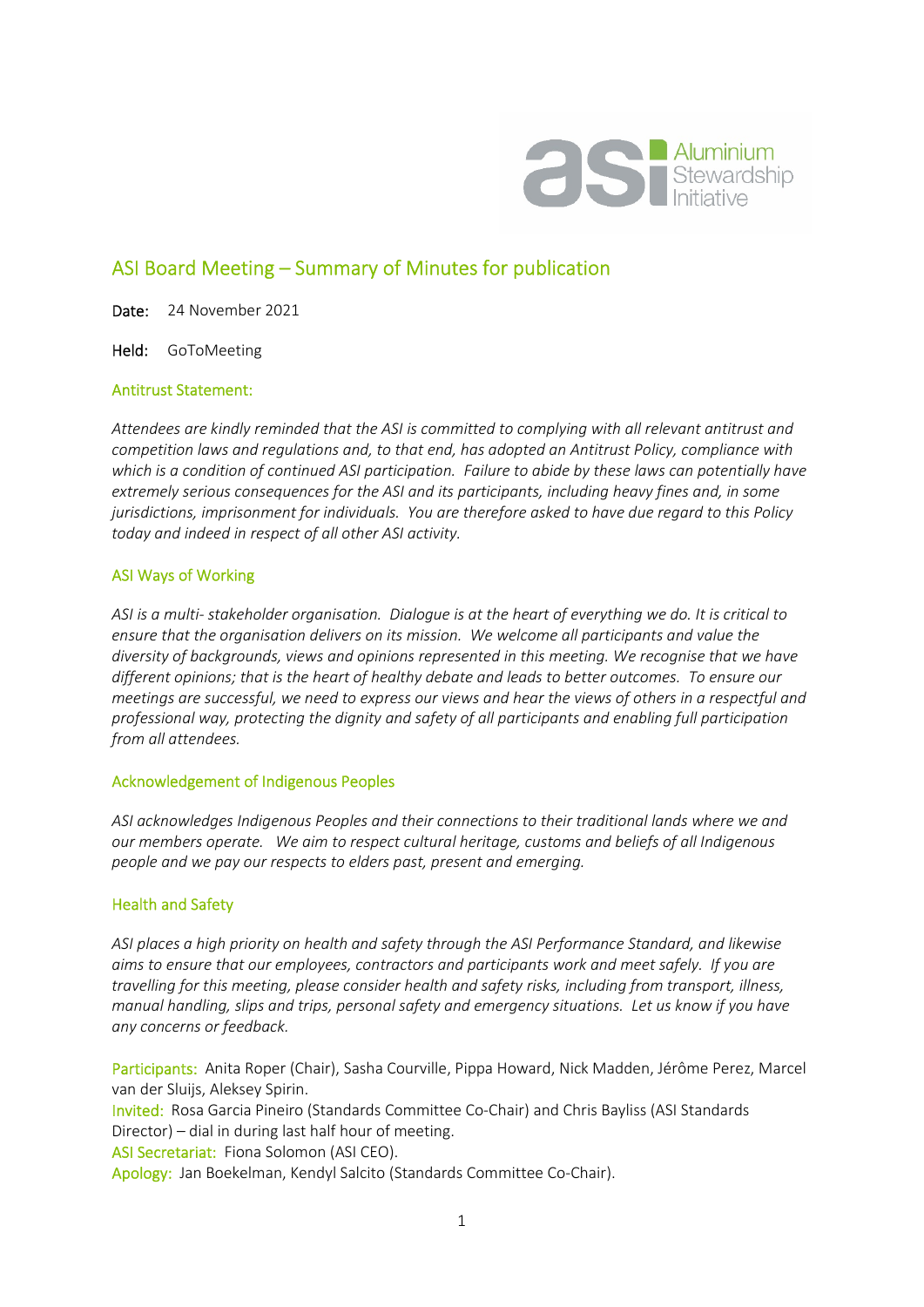### Introduction and context

ASI publishes a summary of Board meetings and teleconferences in the interests of transparency.

The following principles are applied in preparing these summaries:

- Statements or perspectives are not attributed to individuals.
- The following matters are NOT included in the summary: personnel matters, financial approvals, small items, or sensitive, premature or evolving discussions.
- Board *decisions* are shared, but not the deliberations or decision-making processes that lead to them.
- Publishing the Board's decisions does not invite or open up debate about these decisions.
- The Board approves the summary before publication on the ASI website and via the monthly Members Update.

## Topics discussed at this Board meeting:

- **•** Issues Management and Communications Plan.
- Health and Safety Policy.
- Updates on the ASI Standards Revision.
- Discussion of regular items relating to governance, strategy, finance and operations.

## Outcomes and actions from this meeting:

- The Board approved an update to ASI's Issues Management and Communications Plan, which was first developed in 2016. The updates reflect the latest revision of the ASI Risk Assessment and the growth of ASI's team, systems and general capacity in recent years. Several hypothetical and topical scenarios were tabled.
- Directors expressed deep concern about the military and humanitarian situation in Ukraine and noted:
	- o The current situation (@24 Feb) is dynamic and driven by inter-governmental actions.
	- o ASI's focus is on sustainability-related actions of members in their operations, not foreign affairs. Where government sanctions bind ASI to act, the organisation will of course be operating in line with these, but does not plan to go beyond or ahead of government-led sanctions.
	- o Initial sanctions (@24 Feb) have a focus on banking and some specific individuals/oligarchs. Energy and mining more broadly may be future targets.
	- o The CEO and Chair will keep a watching brief on the situation, and discuss with noncommercial Board members as appropriate.
	- o Due process will be followed in accordance with ASI's Constitution and governing documents.
- The Board approved an update to ASI's Health and Safety Policy, following review and input from the now expanded ASI team. The updates include a new section on work-related stress, new sub-sections for pandemics/epidemics/endemic diseases, site visits, risks during travel, and processes for ASI meetings.
- The Board reviewed a new ASI report on Evaluation of Benefits and Value of ASI Membership and Certification, being published in February. The report analyses drivers, benefits and